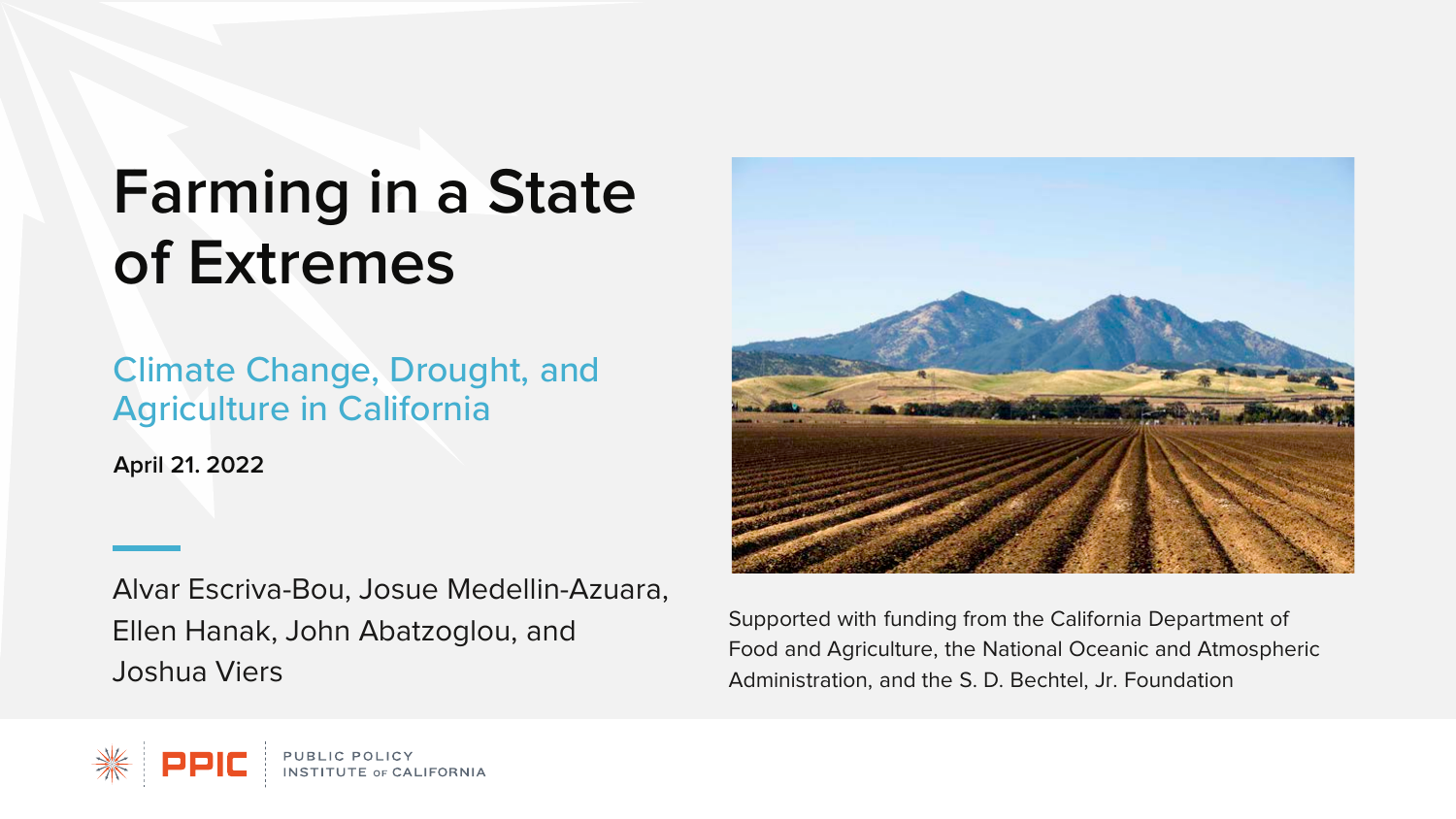## **California's agricultural sector is the nation's largest, but water is a concern**

- CA farms: >\$50 billion annual revenue, >420,000 jobs
- **Climate change, regulatory** constraints, and groundwater depletion constrain water supplies
- **Farming regions are home to** many underserved communities

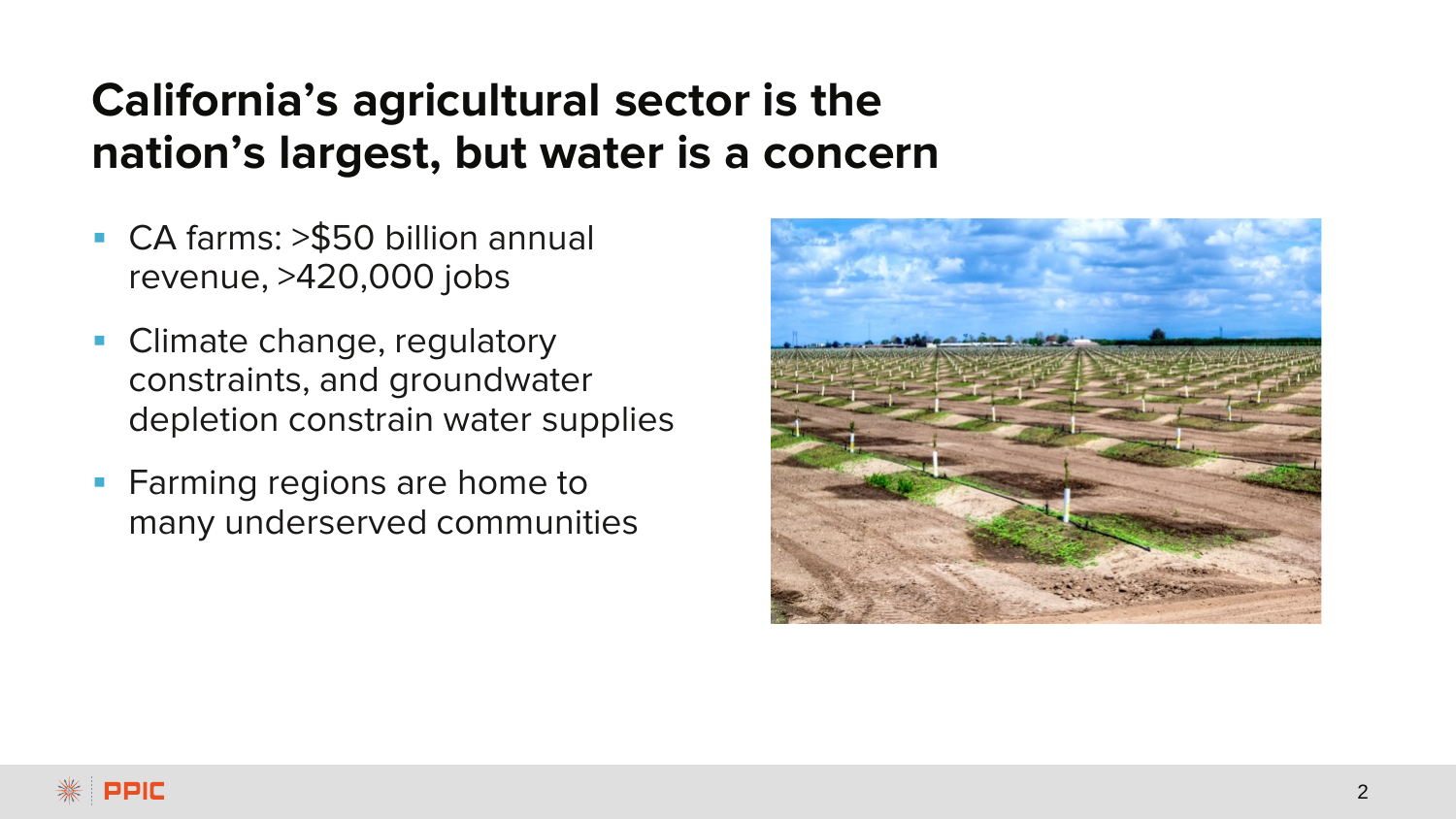## **A fast-paced drought—fueled by climate change—is constraining water availability and increasing demands**

- The current drought continues challenging patterns seen during the 2012-16 drought:
	- Warm and dry weather
	- Extreme swings between dries and wets ("precipitation whiplash")
	- Challenges managing water for farms, cities, small communities, and the environment

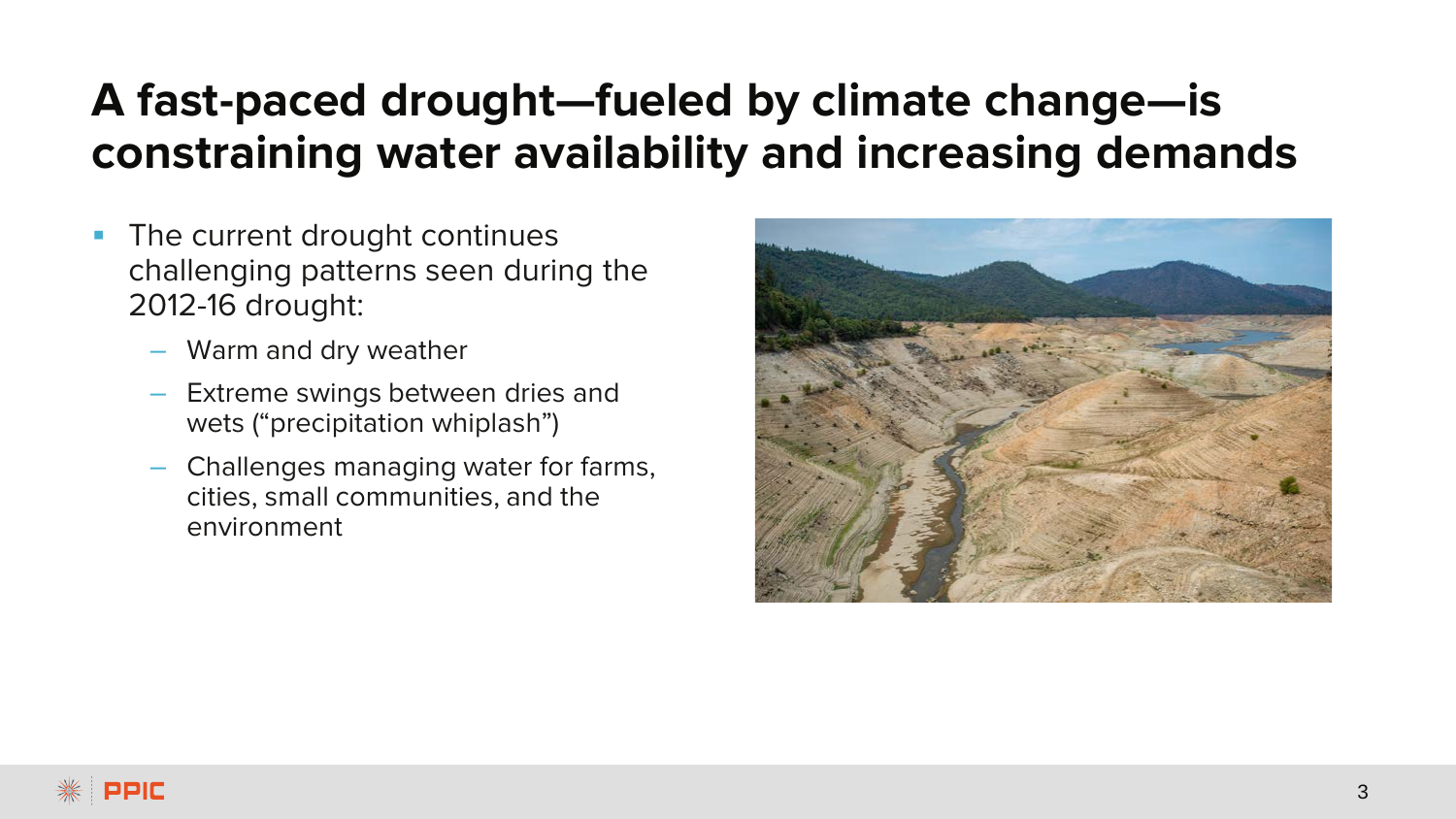#### **This drought has hit normally water-rich northern regions especially hard**

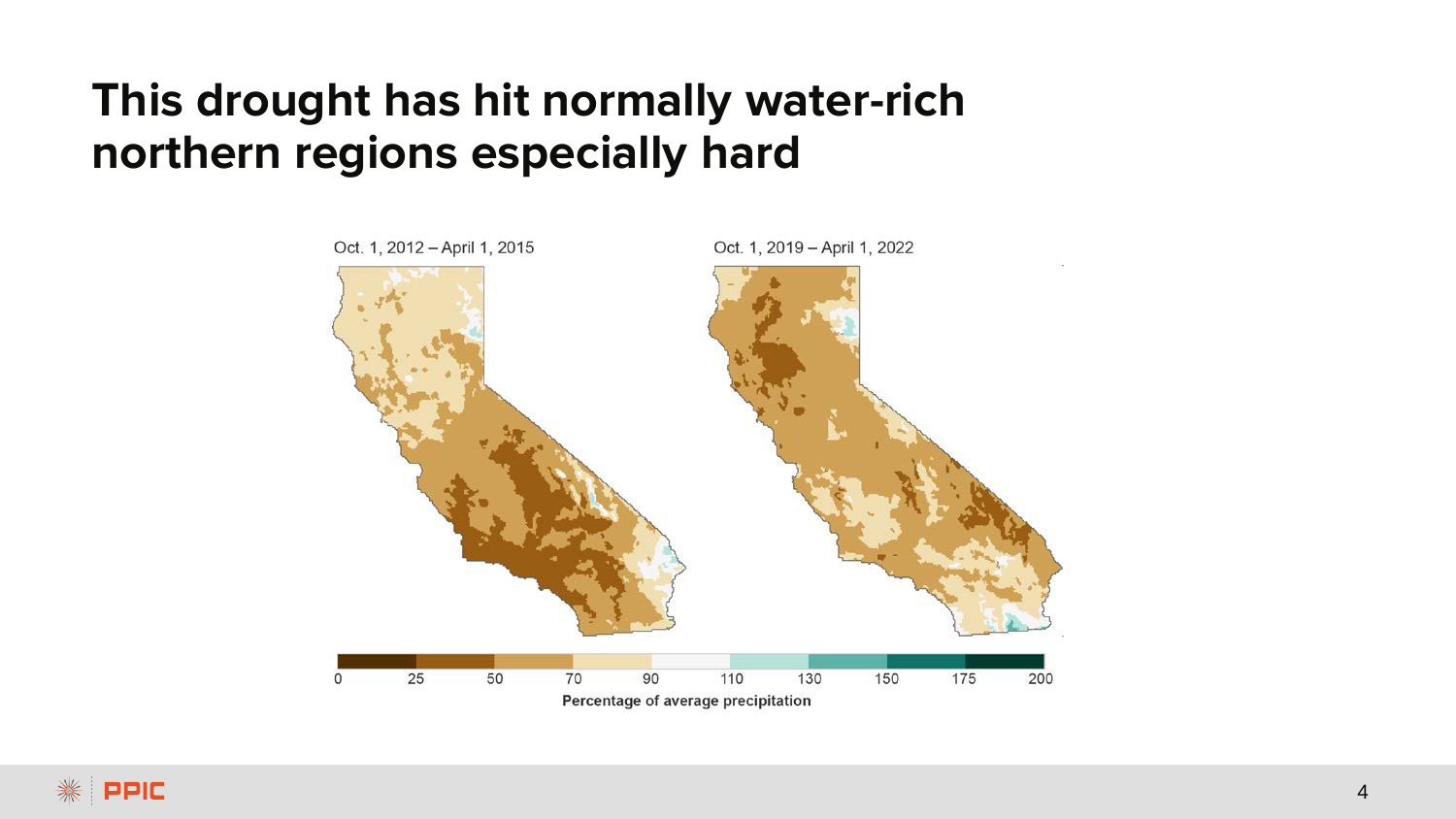## **In 2021, drought raised farm costs and reduced revenue**

- Drought reduced surface water to farms in 2021 by 5.5 maf
- **Surface shortages increased** groundwater pumping, other costs
- **Water shortages led to ~400,000** acres fallowed and other impacts
- Direct economic cost "\$1.1 billion, and \$1.7 billion including upstream sectors

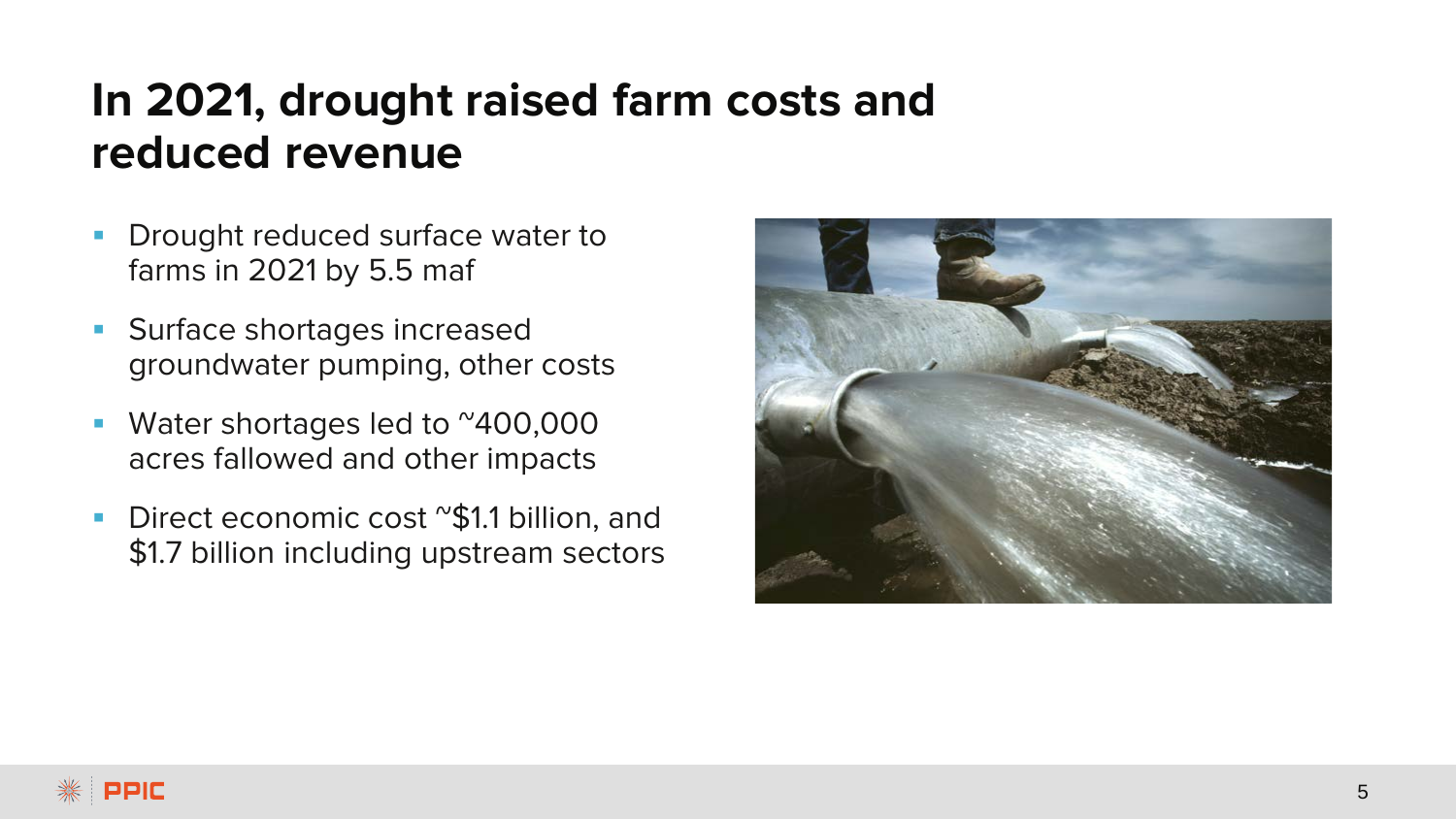#### **We studied the agricultural regions most impacted by drought in 2021**

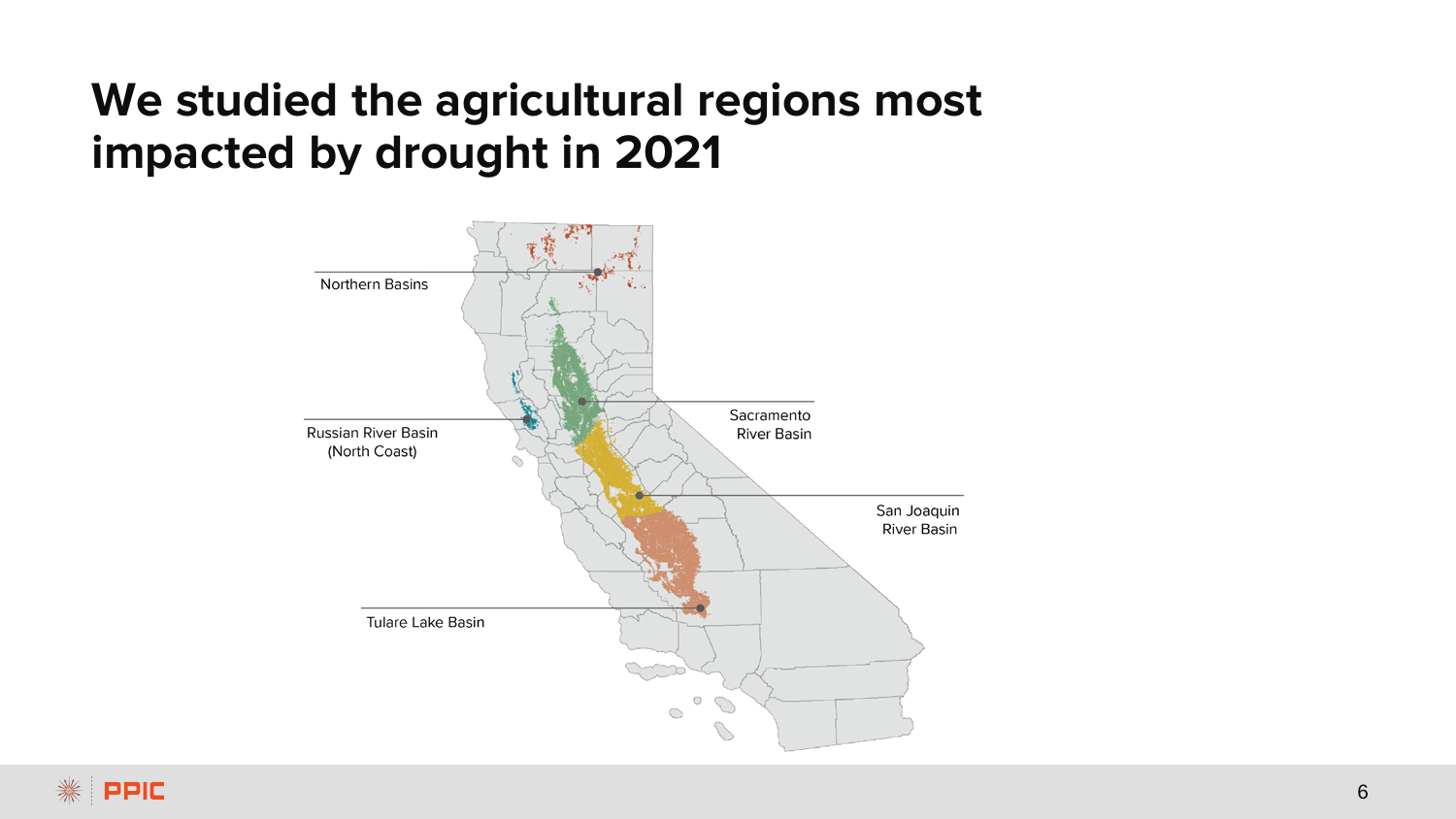#### **Water shortages were most severe in the Sacramento Valley and North Coast**



**NOTE**: The numbers above the bars show the values for each variable in each region, while the red numbers in parentheses show the percentage of the impact with respect to the regional baseline.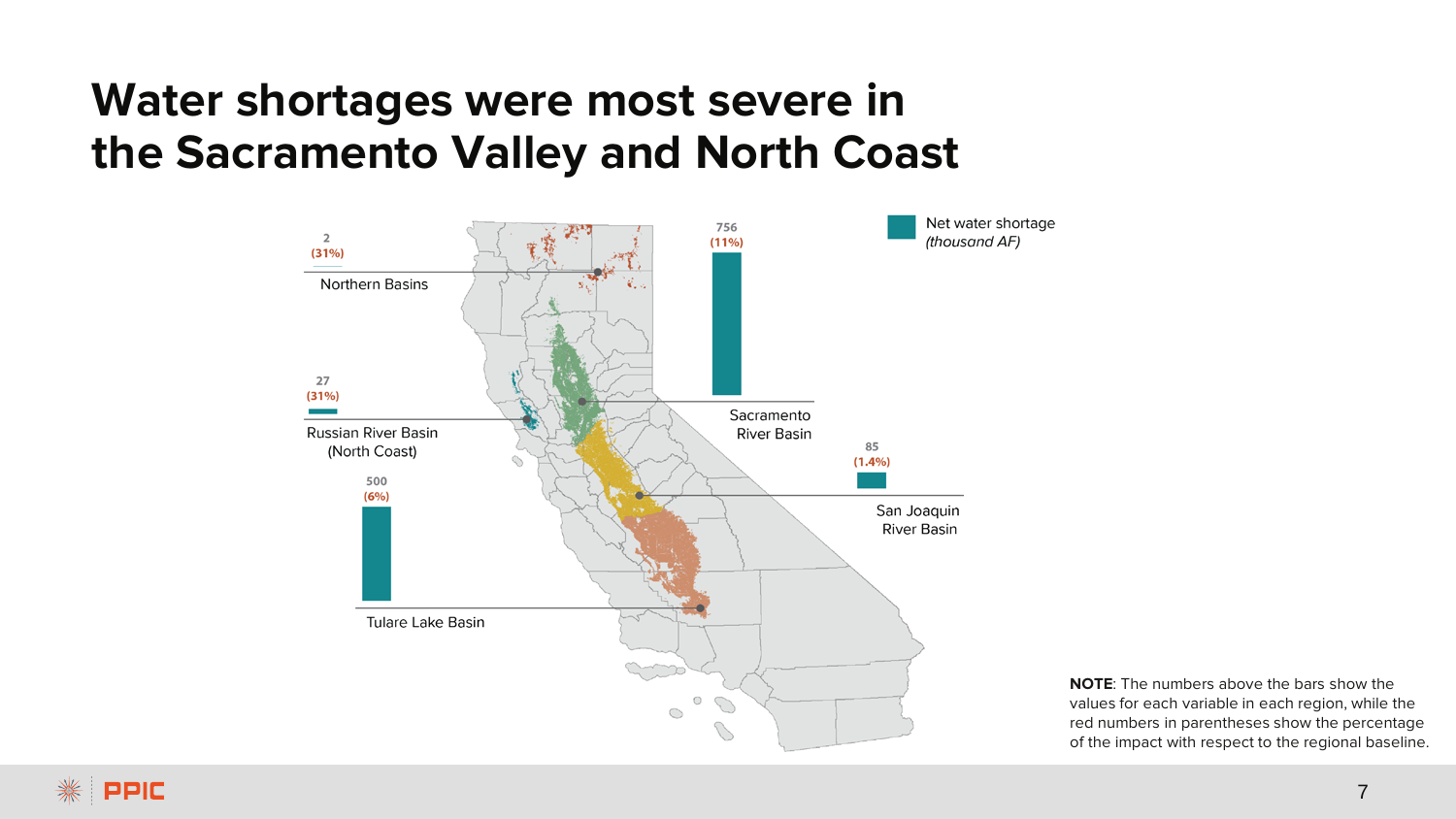#### **Almost 400,000 acres of land went idle, a majority in the Sacramento Valley**



**NOTE**: The numbers above the bars show the values for each variable in each region, while the red numbers in parentheses show the percentage of the impact with respect to the regional baseline.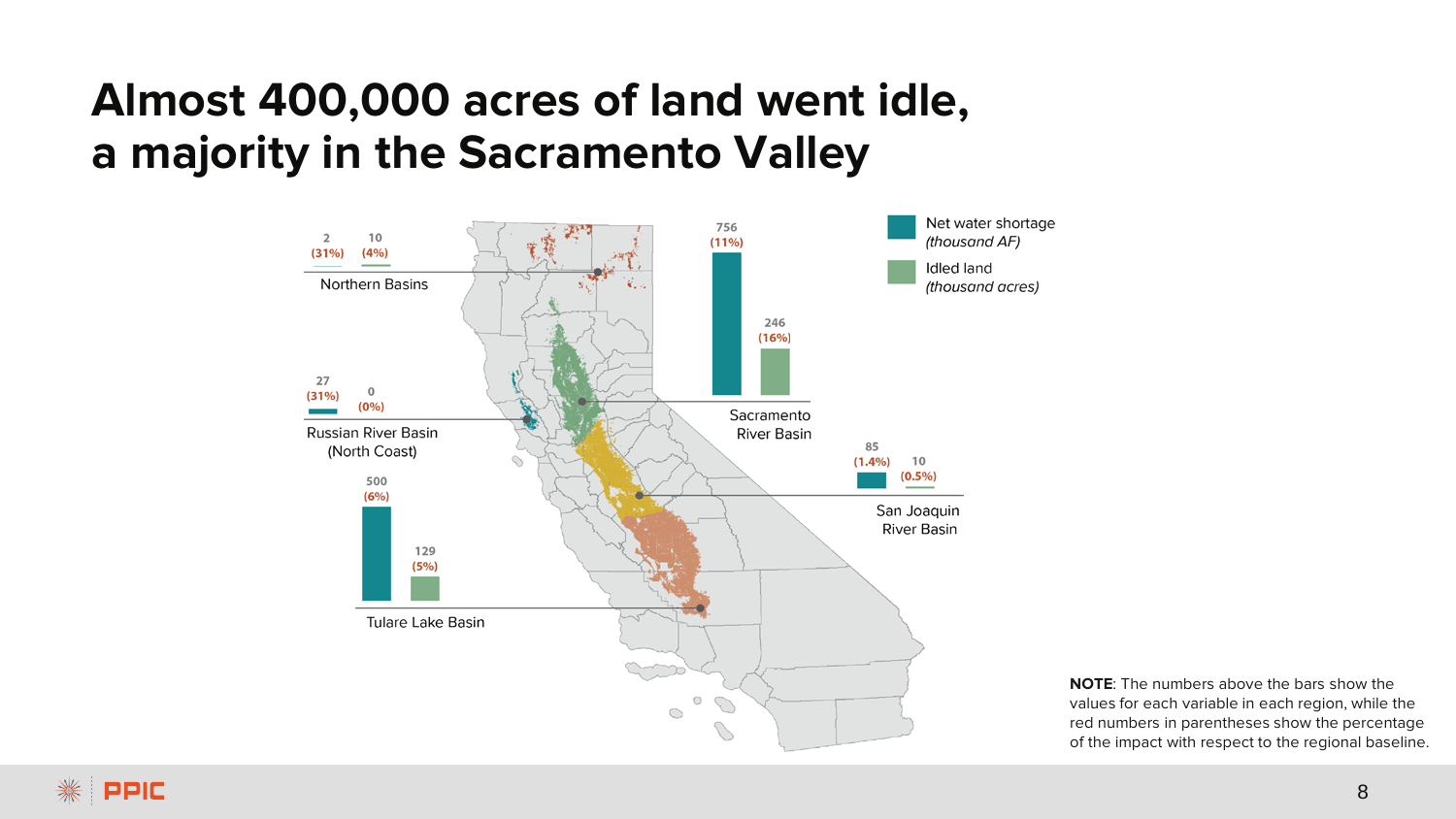#### **Drought hit northern regions hardest as a share of ag economy**



**NOTE**: The numbers above the bars show the values for each variable in each region, while the red numbers in parentheses show the percentage of the impact with respect to the regional baseline.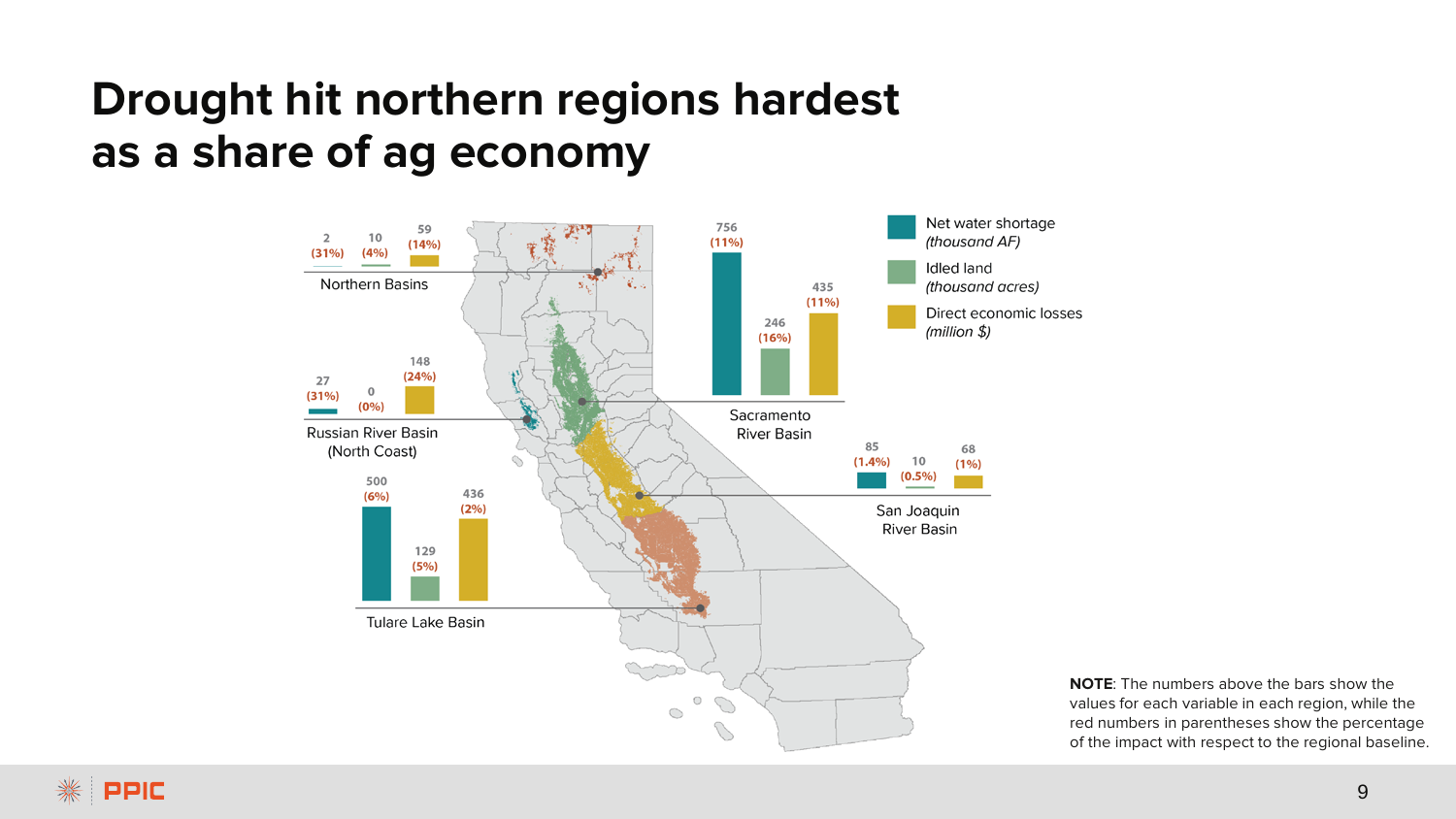## **The drought has raised challenges for SGMA implementation**

- Nearly 1,000 wells went dry during 2021
- **Subsidence also increased in** 2021, though less than in the last drought
- **SGMA** plans in the San Joaquin Valley must address the undesirable impacts of overpumping



#### Domestic dry wells in 2021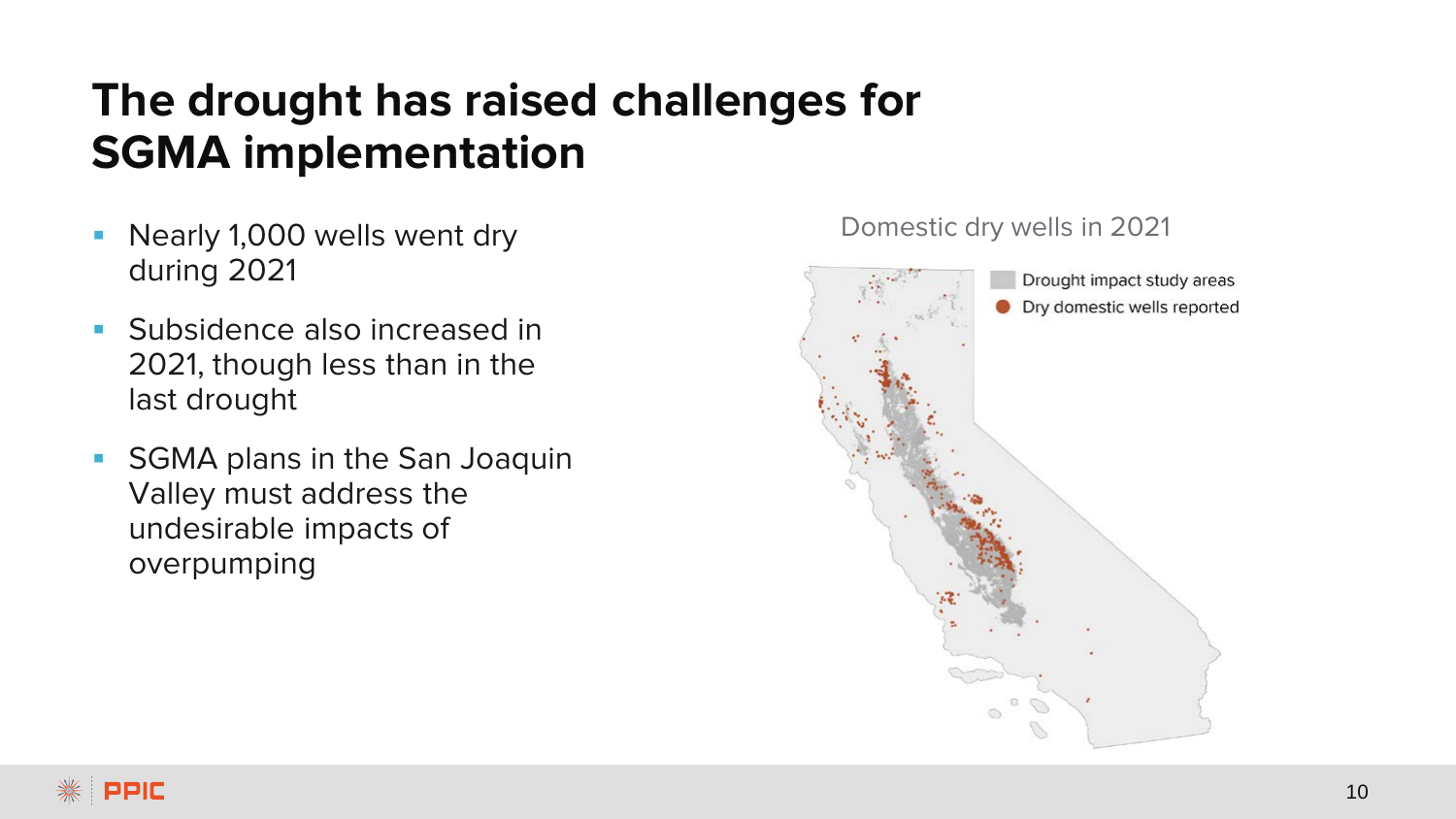#### **2022 is going to be much harder across California**

- **Surface deliveries at all-time low**
- **Groundwater pumping will increase** 
	- More dry wells, subsidence
- **Increased fallowing and economic** impacts
- **Ecosystems will be hit hard**
- Cities will face tougher challenges than in 2021

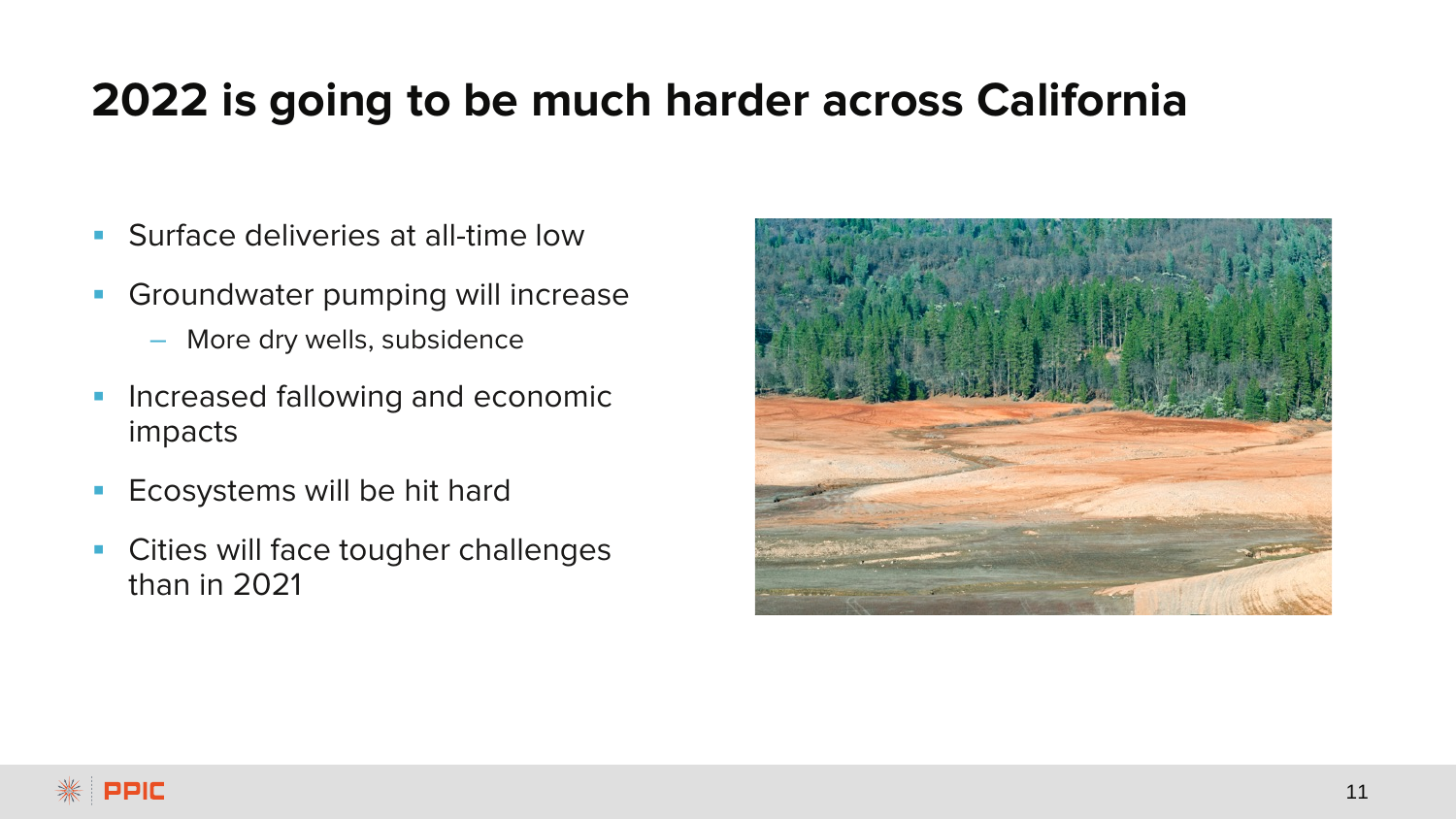## **Local, state, federal actions could help farming regions adapt to a changing climate**

- Urgent need to address the undesirable impacts of increased pumping
- **To reduce risks, farm regions need to** accelerate demand management:
	- Allocations, trading, and land repurposing
- **To take advantage of wet years,** improve water storage and conveyance